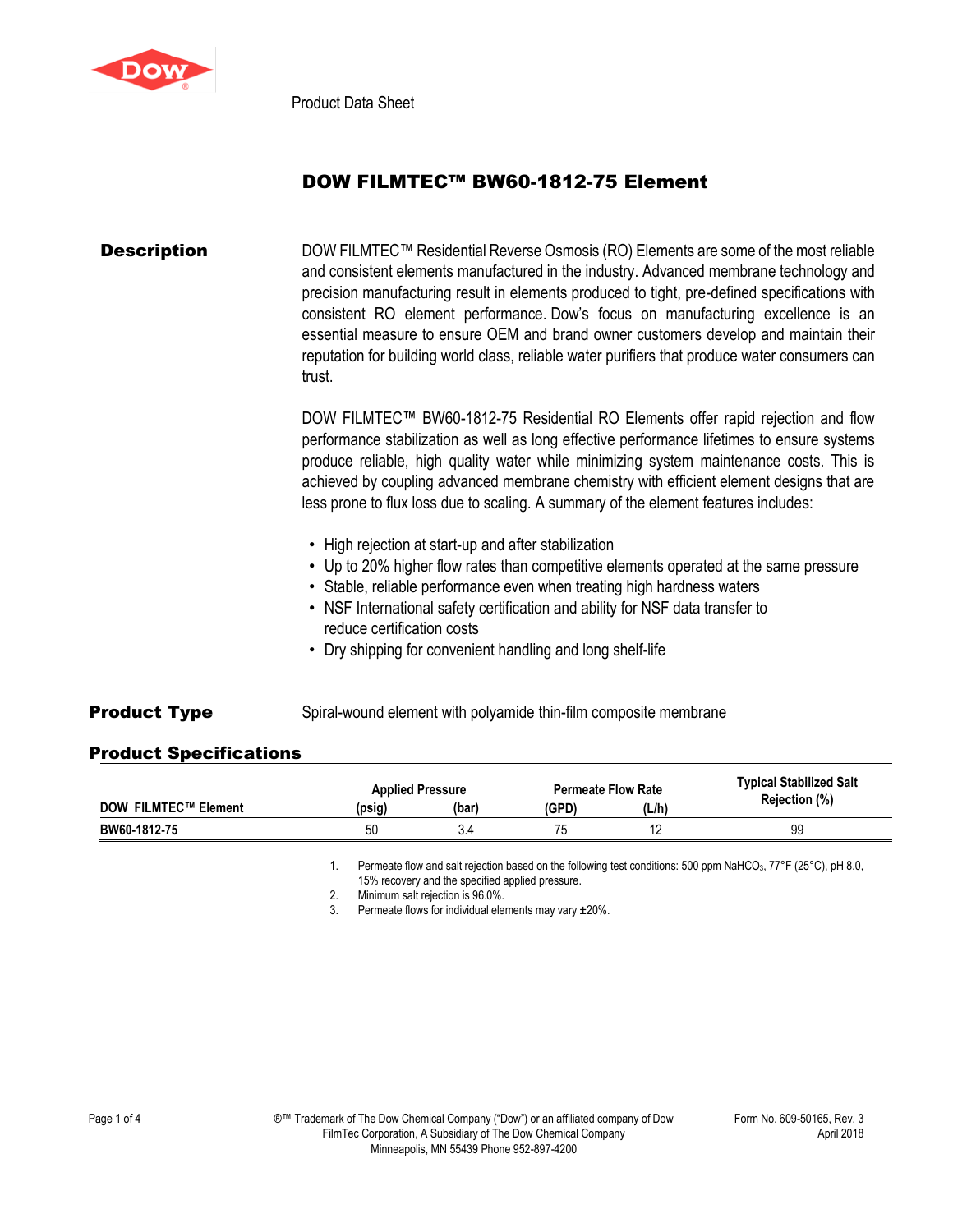#### Element **Dimensions**  $\overline{B}$ Ë **NSE** c†∥∎l D **COMPONENT**Feed This component is Tested and Certified by NSF Product **Brine** International against NSF/ANSI Standard 58 for material requirements only. **A B C D E DOW FILMTEC™ Element (in.) (mm.) (in.) (mm) (in.) (mm) (in.) (mm) (in.) (mm) BW60-1812-75** 11.74 298 0.875 22.2 0.68 17 1.75 44.5 9.4 239

1. BW60-1812 Residential Elements seal at a standard 2.0 inch – 2.05 inch I.D. within pressure vessels



## **Figure 2 Impact of Temperature on Target Permeate Flow (constant temperature, recovery)**





| <b>Operating and</b>   |  |
|------------------------|--|
| <b>Cleaning Limits</b> |  |

# Maximum Operating Temperature<sup>a</sup> 113°F (45°C) Maximum Operating Pressure 150 psig (10 bar) Maximum Feed Flow Rate 2.0 gpm (7.6 lpm) pH Range, Continuous Operation 2 – 11 Maximum Feed Silt Density Index (SDI) SDI 5

a Maximum temperature for continuous operation above pH 10 is 95°F (35°C).

Free Chlorine Tolerance **b**  $\leq 0.1$  ppm

**b** Under certain conditions, the presence of free chlorine and other oxidizing agents will cause premature membrane failure. Since oxidation damage is not covered under warranty, Dow Water & Process Solutions recommends removing residual free chlorine by pretreatment prior to membrane exposure. Please refer to technical bulletin 609-22010 for more information.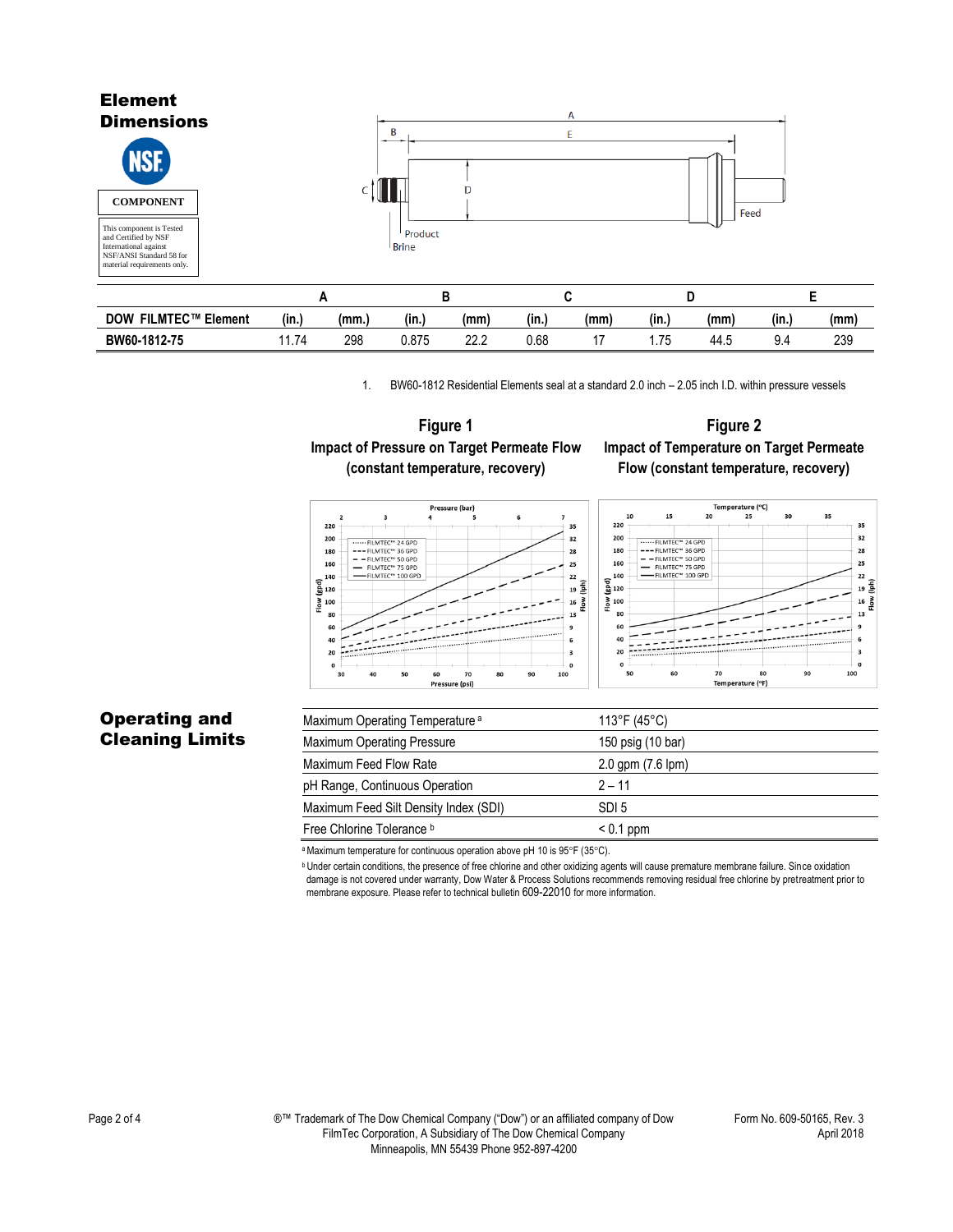| <b>Additional</b><br>Important<br><b>Information</b> | Permeate water obtained from the first hour of use should be discarded to the drain.<br>Keep elements moist at all times after initial wetting.<br>$\bullet$<br>To ease installation, it is recommended to use a lubricant safe for indirect water contact<br>$\bullet$<br>on all seals. Potential options include water, glycerin based lubricants, and Dow Corning<br>MOLYKOTE™ 111 Lubricant.<br>Rotate the element about a quarter turn to ease installation and removal of the element.<br>$\bullet$<br>Ensure good interface between the o-rings and brine seal with their connection surfaces.<br>It is recommended that systems using these elements rinse the elements for 24 hours,<br>$\bullet$<br>prior to first use, to meet NSF/ANSI 58 Standard.<br>The use of this product does not necessarily guarantee the removal of cysts and<br>$\bullet$<br>pathogens from water. Effective cyst and pathogen reduction is dependent on the<br>operation and maintenance of the system.<br>DOW FILMTEC™ Residential RO Elements may be covered under the DOW<br>$\bullet$<br>FILMTEC™ Residential Element Limited Warranty, 609-50318. Contact a Dow<br>representative for more information. |  |  |
|------------------------------------------------------|-----------------------------------------------------------------------------------------------------------------------------------------------------------------------------------------------------------------------------------------------------------------------------------------------------------------------------------------------------------------------------------------------------------------------------------------------------------------------------------------------------------------------------------------------------------------------------------------------------------------------------------------------------------------------------------------------------------------------------------------------------------------------------------------------------------------------------------------------------------------------------------------------------------------------------------------------------------------------------------------------------------------------------------------------------------------------------------------------------------------------------------------------------------------------------------------------------|--|--|
|                                                      | If operating limits and guidelines given in this Product Information Bulletin are not strictly<br>followed, the Limited Warranty will be null and void.                                                                                                                                                                                                                                                                                                                                                                                                                                                                                                                                                                                                                                                                                                                                                                                                                                                                                                                                                                                                                                             |  |  |
| <b>Storage</b>                                       | Refer to technical bulletin 609-02103 for further information.                                                                                                                                                                                                                                                                                                                                                                                                                                                                                                                                                                                                                                                                                                                                                                                                                                                                                                                                                                                                                                                                                                                                      |  |  |
| <b>Regulatory Note</b>                               | These membranes may be subject to drinking water application restrictions in some<br>countries; please check the application status before use and sale.                                                                                                                                                                                                                                                                                                                                                                                                                                                                                                                                                                                                                                                                                                                                                                                                                                                                                                                                                                                                                                            |  |  |
| <b>Product</b><br><b>Stewardship</b>                 | Dow has a fundamental concern for all who make, distribute, and use its products, and for<br>the environment in which we live. This concern is the basis for our product stewardship<br>philosophy by which we assess the safety, health, and environmental information on our<br>products and then take appropriate steps to protect employee and public health and our<br>environment. The success of our product stewardship program rests with each and every<br>individual involved with Dow products-from the initial concept and research, to<br>manufacture, use, sale, disposal, and recycle of each product.                                                                                                                                                                                                                                                                                                                                                                                                                                                                                                                                                                              |  |  |
| <b>Customer Notice</b>                               | Dow strongly encourages its customers to review both their manufacturing processes and<br>their applications of Dow products from the standpoint of human health and environmental<br>quality to ensure that Dow products are not used in ways for which they are not intended or<br>tested. Dow personnel are available to answer your questions and to provide reasonable<br>technical support.                                                                                                                                                                                                                                                                                                                                                                                                                                                                                                                                                                                                                                                                                                                                                                                                   |  |  |